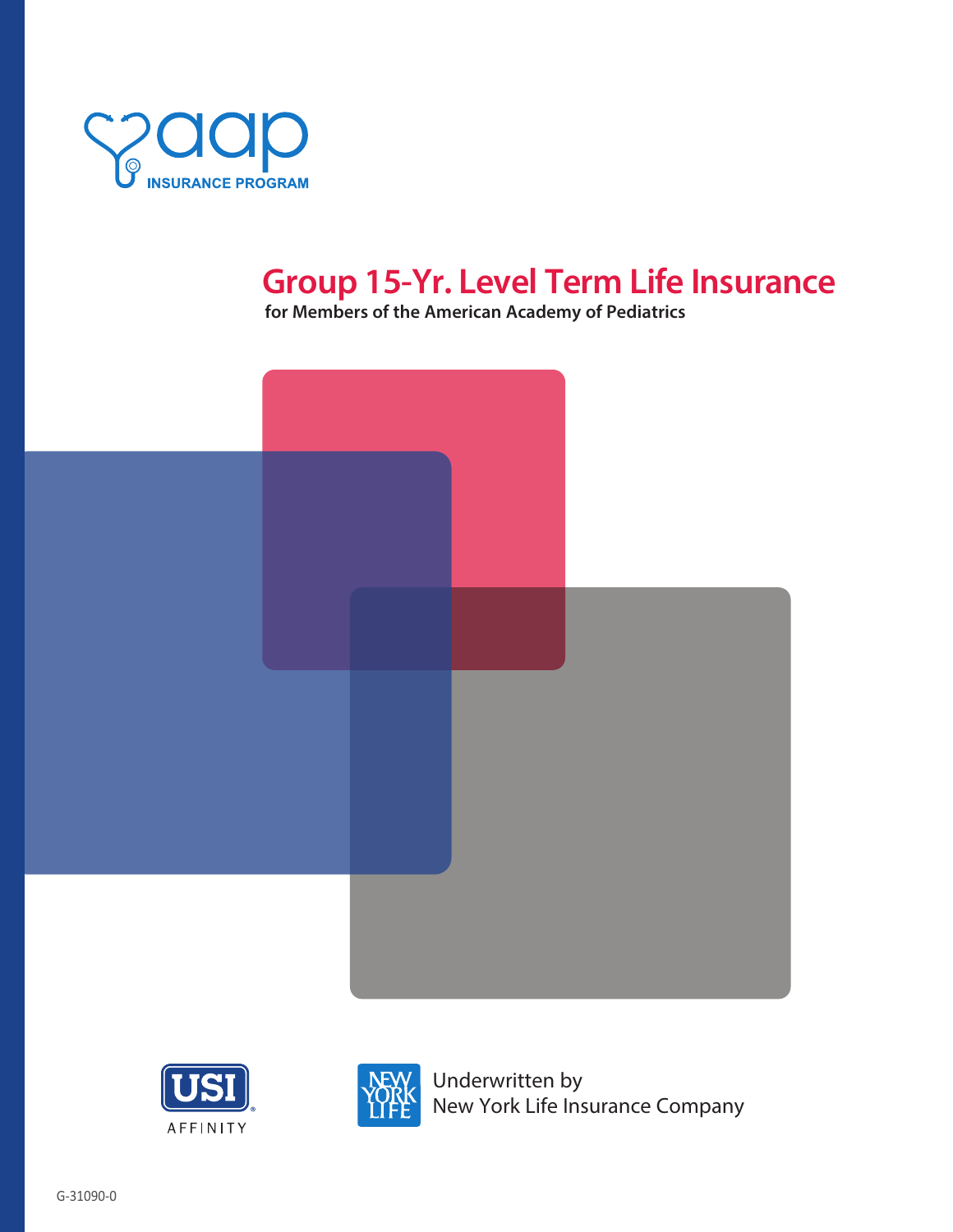## **Whether you're just starting your career and family or looking forward to enjoying the fruits of your hard work in retirement, the role that life insurance can play in a family's security and financial well-being is important to consider.**

Nothing can replace the loss of a loved one. But life insurance could help provide the resources your family needs for a secure and comfortable future.

As a member of the American Academy of Pediatrics, you have an opportunity others don't. The AAP Insurance Program has put together features on Group 15-Year Level Term Life Insurance that are among the best and help protect your family, your assets, and your legacy.



## *Affordability*

The AAP Insurance Program gives you access to group buying power. Unlike plans you might find in the general market, you get the benefit of your group association. Plus, as part of a group plan, you can never be singled out for a rate increase.



## *Advocacy*

For decades, the AAP Group Insurance Trust has been sponsoring customized policies to meet the needs of pediatricians. Our plan administrator, USI Affinity, employs a team to answer questions and help you understand your options. We're your advocate, and we work hard to understand and anticipate your needs as a pediatrician.



## *Stability*

The AAP Group Insurance Trust and USI Affinity have gone through the paces of due diligence to ensure that you're getting coverage from a respected insurance carrier. This policy is underwritten by New York Life, a leading insurance provider who is rated A++ (Superior) by A.M. Best for financial strength and is a recognized leader in service and claims experience<sup>1</sup>.



*Eligibility & Coverage Amounts*

## *Eligibility*

Members of the American Academy of Pediatrics

who are under age 65 and residents of the U.S.<sup>2</sup> may apply for coverage. Members may also apply for coverage for their lawful spouses who are under age 64 and residents of the U.S., and for unmarried dependent children who are age 15 days to 23 years. Coverage is contingent upon maintaining membership in the AAP.

A dependent who is also an AAP member is eligible for either member or dependent coverage, but not both. If both member and spouse are covered as members, neither may insure the other as spouse and only one may insure any eligible children.

### *Your Choice of Coverage Amount*

AAP members and their spouses may apply for coverage amounts between \$100,000 and \$2,000,000 in \$25,000 increments<sup>3</sup>.

You may apply for \$15,000 of coverage for dependent children. The annual premium covers all of your eligible dependent children, regardless of how many.

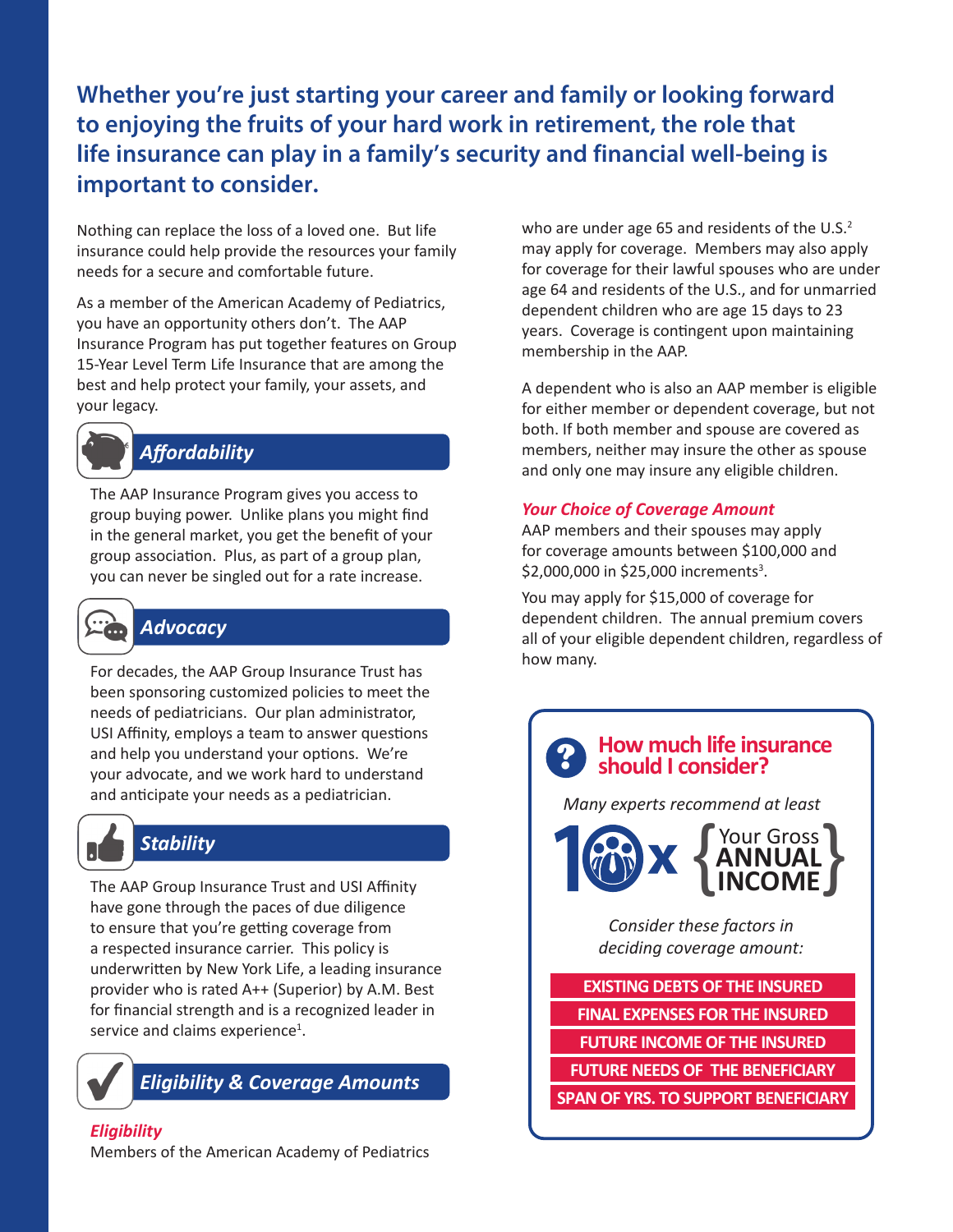

## *Features Included*

### *Guaranteed Rates for 15 Years*

Once your coverage is issued, your rates are guaranteed for a 15-year term. As you age, your premiums will not increase, giving you peace of mind that you pay the same premium. At the end of your initial 15-year term, you have the option to continue coverage with no underwriting or medical questions on a non-guaranteed rate basis, or if you are still under age 64, apply for a new 15-year term of guaranteed rates. The choice is yours.

### *Accelerated Death Benefit*

Sometimes there are circumstances when you may need added financial support while you're still living, and the Accelerated Death Benefit feature could help. If you, your insured spouse, or insured dependent child are diagnosed with a terminal illness (less than 24 months to live), you can request a one-time advanced payment of 50% of the in-force coverage<sup>4</sup>.

Use this benefit payment for any purpose you choose including additional medical expenses, personal care, and household expenses. Your beneficiaries still receive the remaining 50% of your death benefit. To qualify you must provide proof of terminal illness and have a life expectancy of 24 months or less.

### *Volume Discounts*

The more coverage you request, the more money you can save on your premiums. For coverage amounts of \$250,000 or more, you'll receive a volume discount. For amounts \$500,000 or more, the savings are even greater.

### *Portability*

Access to this coverage is through your AAP membership. Unlike employer-based coverage, this coverage is portable which means that if you change jobs or move residences<sup>5</sup>, your coverage does not terminate. Just maintain your AAP membership to keep your coverage. (See *When Coverage Ends* for additional information.)

- 1: Third Party Ratings Report as of 09/30/2021.
- 2: Coverage is not available in at all states at this time. Contact the Administrator about availability in your state.
- 3: Total coverage in-force through all AAP-endorsed life insurance underwritten by New York Life cannot exceed \$2,000,000 per insured member. Spouse coverage may not exceed the member's coverage.
- 4: Receipt of this benefit may affect your eligibility for public assistance programs and may be taxable. Prior to your request, you should consult with appropriate social service agencies and your tax advisor.
- 5: Subject to U.S. government regulations on restricted countries.

## **Will my needs ever change?** ?

Your Life Insurance needs can change over time. It's important to review your coverage on a regular basis to be sure it has kept pace with your changing life, lifestyle, and legacy. Here are a few typical events that should trigger an insurance review, whether it's your milestone or a family member's:



## **30-Day Free Look**

Once your coverage is approved, you will be sent a Certificate of Insurance summarizing your benefits under the Policy. If you are not completely satisfied with the terms of the Certificate, you may return it, without claim, within 30 days. We will refund your entire premium contribution and invalidate your coverage.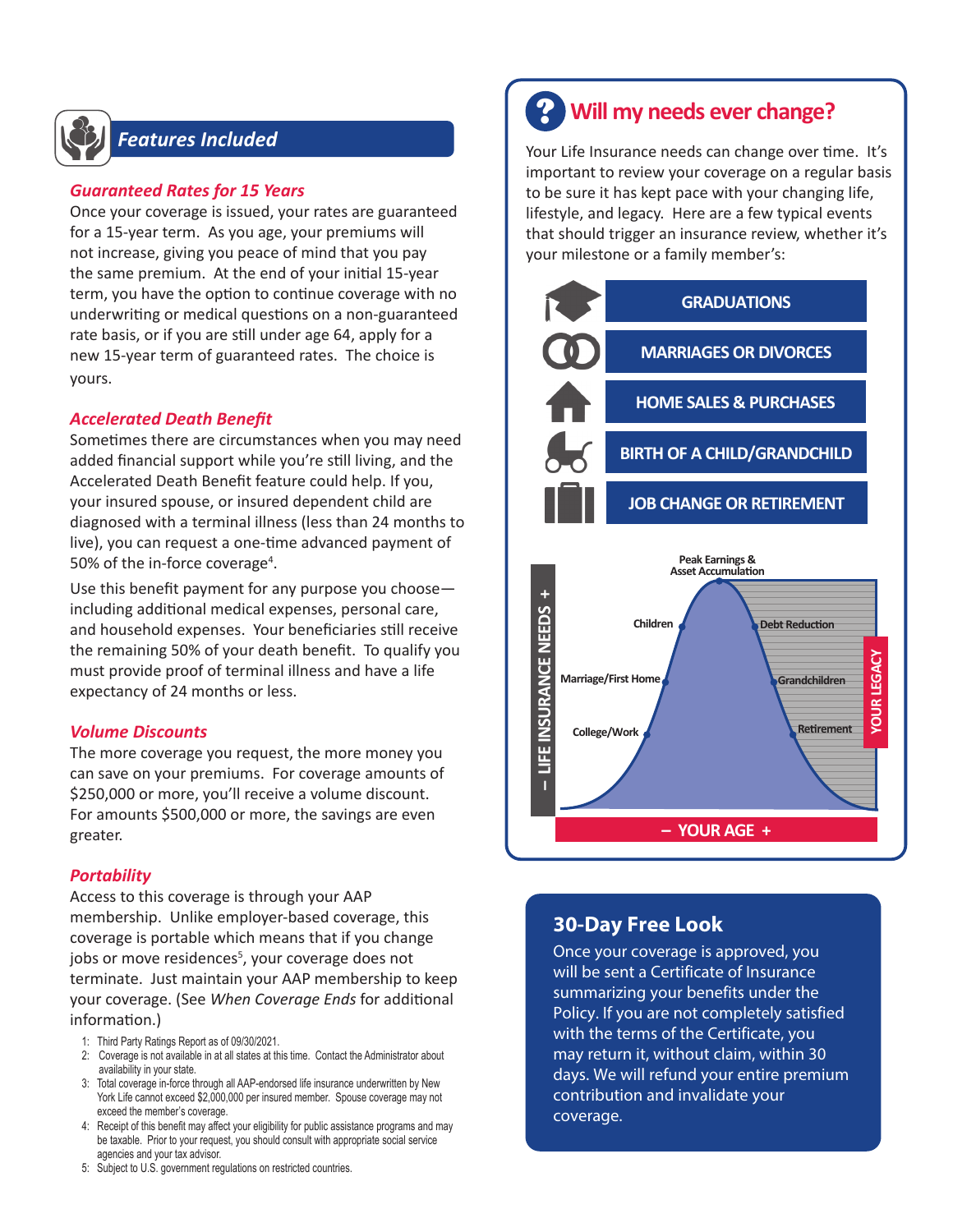*Applying for this coverage is easy.*

**Fill out an application, including all persons to be insured.**

**Drop your signed application and any required documents in the mail.**

**No payment is required now. We will bill you upon acceptance.**

**Once approved, you have 30 days to review your coverage, risk free.**

## *Summary of Terms & Conditions*

### *When Coverage Begins*

For you (the AAP member) and your spouse, coverage becomes effective on the first day of the month following the date your application is approved by Ne York Life Insurance Company, provided you pay the initial premium within 31 days after billing. You must also be performing the normal activities of a person in good health of like age (Residents of NC: the requirement is "a person of like age" only) on the approval date. Payment of a premium contribution does not mean coverage is in force.

Dependent child coverage will become effective on the date your coverage becomes effective or on the first day of the policy month following the date of approval of dependent child's coverage by New York Life, whichever is later.

### *When Coverage Ends*

Your coverage will remain in force until the earlier of: a) you reach age 80; b) you fail to pay premiums when due; c) you discontinue your membership in the association; d) the Group Policy is terminated by New York Life or the Policyholder; e) the Group Policy is modified to exclude the class of insured in which you belong; f) or you elect to end coverage.

Spouse coverage ends on the premium date which coincides with or follows the earlier of: the date the member's insurance is terminated or the end of the premium-paying period during which a) the marriage ends in divorce or annulment; b) the spouse becomes an insured member; or c) the spouse turns age 80.

Dependent child coverage will end when the member's coverage ends (for reasons other than attainment of age 80.) In addition, dependent child coverage will terminate when the child ceases to be an eligible dependent. Upon the member's death, coverage for your insured spouse or dependent child may continue as described in the Certificate of Insurance.

### *Continuing Coverage After the Initial 15-Yr. Term*

If you continue to meet the eligibility requirements, you and your spouse can apply for a subsequent term of guaranteed rates then in effect. If your application is approved, your premium contribution will be based on age, sex, health and tobacco/nicotine use at the time the new rate becomes effective and will be guaranteed for a new 15-year term.

If you are not approved for a subsequent 15-year term of guaranteed rates, or you choose to not apply, you may continue your existing coverage until age 80, but on a non-guaranteed rate basis. Your premium will increase according to your age.

#### *Coverage Exclusions*

Total coverage in force through all association-endorsed life insurance underwritten by New York Life cannot exceed \$2,000,000 per insured member/spouse. Total coverage amount for spouses and dependent children may not exceed the member's.

The death benefit will be limited to the total sum of the premiums paid if the insured person's death is due to suicide, whether sane or insane, within two years of the date coverage was issued. In addition, the validity of any amount of insurance which has been in force for two years during your lifetime will not otherwise be contested except for insurance eligibility provisions or non-payment of premium contributions.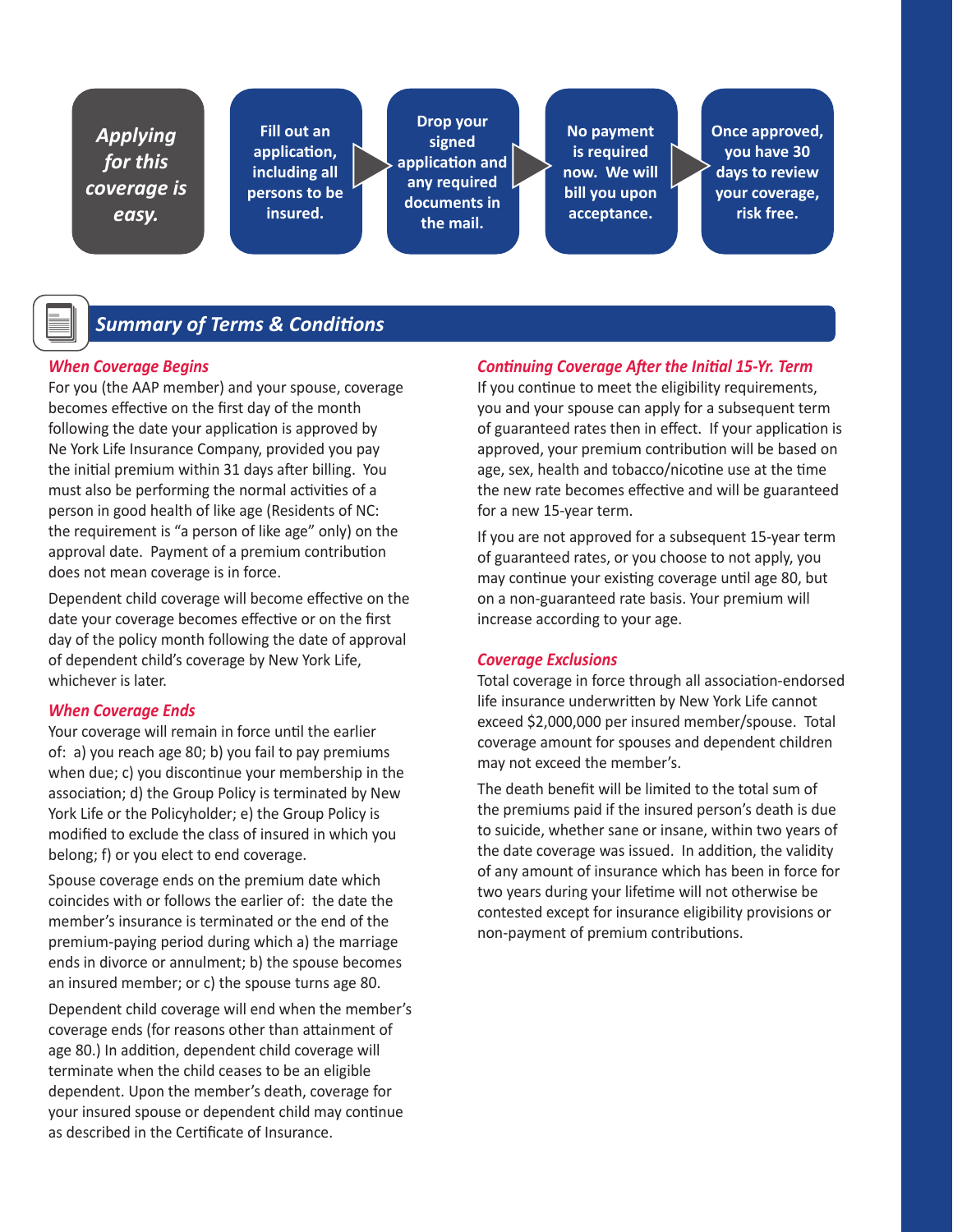|            | <b>PREFERRED</b>          |        |                           |        |                             |        |  | <b>SELECT</b>             |        |                           |        |                             |        |  |
|------------|---------------------------|--------|---------------------------|--------|-----------------------------|--------|--|---------------------------|--------|---------------------------|--------|-----------------------------|--------|--|
|            | \$100,000 to<br>\$249,000 |        | \$250,000 to<br>\$499,999 |        | \$500,000 to<br>\$2,000,000 |        |  | \$100,000 to<br>\$249,000 |        | \$250,000 to<br>\$499,999 |        | \$500,000 to<br>\$2,000,000 |        |  |
| Age        | Male                      | Female | Male                      | Female | Male                        | Female |  | Male                      | Female | Male                      | Female | Male                        | Female |  |
| 30 & Under | \$1.01                    | \$0.86 | \$0.71                    | \$0.58 | \$0.65                      | \$0.52 |  | \$1.19                    | \$1.07 | \$0.92                    | \$0.80 | \$0.87                      | \$0.73 |  |
| 31         | \$1.03                    | \$0.88 | \$0.72                    | \$0.60 | \$0.67                      | \$0.54 |  | \$1.20                    | \$1.09 | \$0.92                    | \$0.81 | \$0.87                      | \$0.75 |  |
| 32         | \$1.05                    | \$0.92 | \$0.74                    | \$0.62 | \$0.68                      | \$0.56 |  | \$1.22                    | \$1.13 | \$0.94                    | \$0.84 | \$0.88                      | \$0.79 |  |
| 33         | \$1.07                    | \$0.96 | \$0.75                    | \$0.65 | \$0.69                      | \$0.59 |  | \$1.24                    | \$1.16 | \$0.95                    | \$0.88 | \$0.90                      | \$0.82 |  |
| 34         | \$1.09                    | \$0.99 | \$0.77                    | \$0.68 | \$0.71                      | \$0.62 |  | \$1.27                    | \$1.21 | \$0.98                    | \$0.92 | \$0.93                      | \$0.86 |  |
| 35         | \$1.11                    | \$1.04 | \$0.78                    | \$0.72 | \$0.72                      | \$0.65 |  | \$1.30                    | \$1.27 | \$1.01                    | \$0.97 | \$0.96                      | \$0.91 |  |
| 36         | \$1.16                    | \$1.07 | \$0.81                    | \$0.73 | \$0.75                      | \$0.67 |  | \$1.34                    | \$1.33 | \$1.05                    | \$1.02 | \$1.00                      | \$0.97 |  |
| 37         | \$1.23                    | \$1.09 | \$0.84                    | \$0.77 | \$0.78                      | \$0.70 |  | \$1.40                    | \$1.39 | \$1.10                    | \$1.07 | \$1.04                      | \$1.01 |  |
| 38         | \$1.31                    | \$1.12 | \$0.89                    | \$0.80 | \$0.83                      | \$0.73 |  | \$1.46                    | \$1.45 | \$1.15                    | \$1.13 | \$1.10                      | \$1.07 |  |
| 39         | \$1.41                    | \$1.16 | \$0.95                    | \$0.84 | \$0.88                      | \$0.77 |  | \$1.55                    | \$1.54 | \$1.23                    | \$1.20 | \$1.17                      | \$1.14 |  |
| 40         | \$1.53                    | \$1.22 | \$1.03                    | \$0.88 | \$0.96                      | \$0.82 |  | \$1.67                    | \$1.62 | \$1.32                    | \$1.28 | \$1.27                      | \$1.22 |  |
| 41         | \$1.65                    | \$1.28 | \$1.12                    | \$0.94 | \$1.06                      | \$0.87 |  | \$1.80                    | \$1.72 | \$1.44                    | \$1.35 | \$1.39                      | \$1.29 |  |
| 42         | \$1.80                    | \$1.36 | \$1.24                    | \$1.02 | \$1.18                      | \$0.95 |  | \$1.97                    | \$1.80 | \$1.59                    | \$1.44 | \$1.54                      | \$1.38 |  |
| 43         | \$1.98                    | \$1.46 | \$1.37                    | \$1.09 | \$1.30                      | \$1.03 |  | \$2.17                    | \$1.92 | \$1.77                    | \$1.54 | \$1.71                      | \$1.48 |  |
| 44         | \$2.14                    | \$1.57 | \$1.52                    | \$1.19 | \$1.45                      | \$1.13 |  | \$2.37                    | \$2.04 | \$1.94                    | \$1.65 | \$1.89                      | \$1.58 |  |
| 45         | \$2.32                    | \$1.67 | \$1.66                    | \$1.29 | \$1.60                      | \$1.23 |  | \$2.58                    | \$2.19 | \$2.13                    | \$1.77 | \$2.08                      | \$1.71 |  |
| 46         | \$2.49                    | \$1.79 | \$1.82                    | \$1.40 | \$1.76                      | \$1.34 |  | \$2.79                    | \$2.36 | \$2.29                    | \$1.91 | \$2.24                      | \$1.85 |  |
| 47         | \$2.67                    | \$1.92 | \$1.99                    | \$1.52 | \$1.93                      | \$1.45 |  | \$2.98                    | \$2.55 | \$2.47                    | \$2.08 | \$2.42                      | \$2.02 |  |
| 48         | \$2.84                    | \$2.05 | \$2.18                    | \$1.66 | \$2.12                      | \$1.59 |  | \$3.18                    | \$2.75 | \$2.65                    | \$2.26 | \$2.60                      | \$2.21 |  |
| 49         | \$3.06                    | \$2.20 | \$2.37                    | \$1.79 | \$2.31                      | \$1.73 |  | \$3.46                    | \$2.97 | \$2.89                    | \$2.45 | \$2.83                      | \$2.39 |  |
| 50         | \$3.33                    | \$2.37 | \$2.58                    | \$1.94 | \$2.51                      | \$1.88 |  | \$3.79                    | \$3.21 | \$3.18                    | \$2.66 | \$3.12                      | \$2.60 |  |
| 51         | \$3.65                    | \$2.55 | \$2.79                    | \$2.11 | \$2.72                      | \$2.05 |  | \$4.21                    | \$3.43 | \$3.55                    | \$2.84 | \$3.50                      | \$2.78 |  |
| 52         | \$4.01                    | \$2.75 | \$2.98                    | \$2.28 | \$2.91                      | \$2.21 |  | \$4.72                    | \$3.65 | \$3.98                    | \$3.04 | \$3.93                      | \$2.98 |  |
| 53         | \$4.42                    | \$2.96 | \$3.20                    | \$2.46 | \$3.14                      | \$2.40 |  | \$5.30                    | \$3.90 | \$4.49                    | \$3.25 | \$4.43                      | \$3.20 |  |
| 54         | \$4.90                    | \$3.21 | \$3.49                    | \$2.68 | \$3.42                      | \$2.62 |  | \$5.92                    | \$4.22 | \$5.03                    | \$3.53 | \$4.97                      | \$3.46 |  |
| 55         | \$5.49                    | \$3.58 | \$3.98                    | \$3.01 | \$3.87                      | \$2.93 |  | \$6.64                    | \$4.69 | \$5.67                    | \$3.86 | \$5.62                      | \$3.77 |  |
| 56         | \$6.14                    | \$3.98 | \$4.47                    | \$3.36 | \$4.37                      | \$3.28 |  | \$7.39                    | \$5.20 | \$6.35                    | \$4.29 | \$6.31                      | \$4.21 |  |
| 57         | \$6.79                    | \$4.37 | \$4.97                    | \$3.71 | \$4.86                      | \$3.63 |  | \$8.15                    | \$5.70 | \$7.02                    | \$4.72 | \$6.99                      | \$4.64 |  |
| 58         | \$7.44                    | \$4.76 | \$5.46                    | \$4.06 | \$5.36                      | \$3.98 |  | \$8.91                    | \$6.20 | \$7.69                    | \$5.15 | \$7.67                      | \$5.08 |  |
| 59         | \$8.09                    | \$5.15 | \$5.96                    | \$4.41 | \$5.85                      | \$4.34 |  | \$9.68                    | \$6.70 | \$8.38                    | \$5.59 | \$8.36                      | \$5.51 |  |
| 60         | \$8.81                    | \$5.57 | \$6.50                    | \$4.79 | \$6.39                      | \$4.73 |  | \$10.51                   | \$7.25 | \$9.12                    | \$6.07 | \$9.12                      | \$5.98 |  |
| 61         | \$9.58                    | \$6.03 | \$7.10                    | \$5.21 | \$6.97                      | \$5.16 |  | \$11.42                   | \$7.84 | \$9.93                    | \$6.59 | \$9.94                      | \$6.49 |  |
| 62         | \$10.43                   | \$6.52 | \$7.75                    | \$5.66 | \$7.61                      | \$5.63 |  | \$12.40                   | \$8.47 | \$10.82                   | \$7.15 | \$10.83                     | \$7.04 |  |
| 63         | \$11.35                   | \$7.06 | \$8.46                    | \$6.15 | \$8.31                      | \$6.13 |  | \$13.47                   | \$9.16 | \$11.78                   | \$7.77 | \$11.80                     | \$7.64 |  |
| 64         | \$12.35                   | \$7.64 | \$9.23                    | \$6.68 | \$9.08                      | \$6.69 |  | \$14.63                   | \$9.91 | \$12.82                   | \$8.43 | \$12.87                     | \$8.30 |  |

## **Current 2022 Annual Rates per \$1,000 of Coverage\***

**Dependent Child Semi-Annual Rate** (regardless of the number of dependent children covered): \$15.15

\* The cost of this life insurance is based on your gender, amount of life insurance requested, usage of tobacco/nicotine products, and age attained on the date coverage is issued. Only non-tobacco/nicotine users meeting the highest underwriting standards may qualify for the Preferred Rates shown here. Others may qualify for Select or Standard rates, the policy's highest. (Smokers may only qualify for Standard rates. For your Standard rate, please contact the administrator.) Upon approval of your application, you will be notified of the rate classification for each approved person.

Rates are guaranteed to remain level for the initial 15-year term. Then, if still eligible, you may re-apply for 15-year level rates in effect for a subsequent 15-year term; rates for the subsequent term would be determined on then current age, health and tobacco/nicotine use and guaranteed for 15 years. If you're not approved for a subsequent 15-year term of guaranteed rates or do not apply for a subsequent 15-year term, coverage will continue in force on a non-guaranteed rate basis with increasing premium as the insured ages.

Your premium is determined by your current age at the time of billing. Bills are generated 30 days prior to your billing period.

MONTANA RESIDENTS: Male rates apply to all individuals regardless of gender.

Please call the administrator for rates and/or coverage amounts not shown in this brochure.